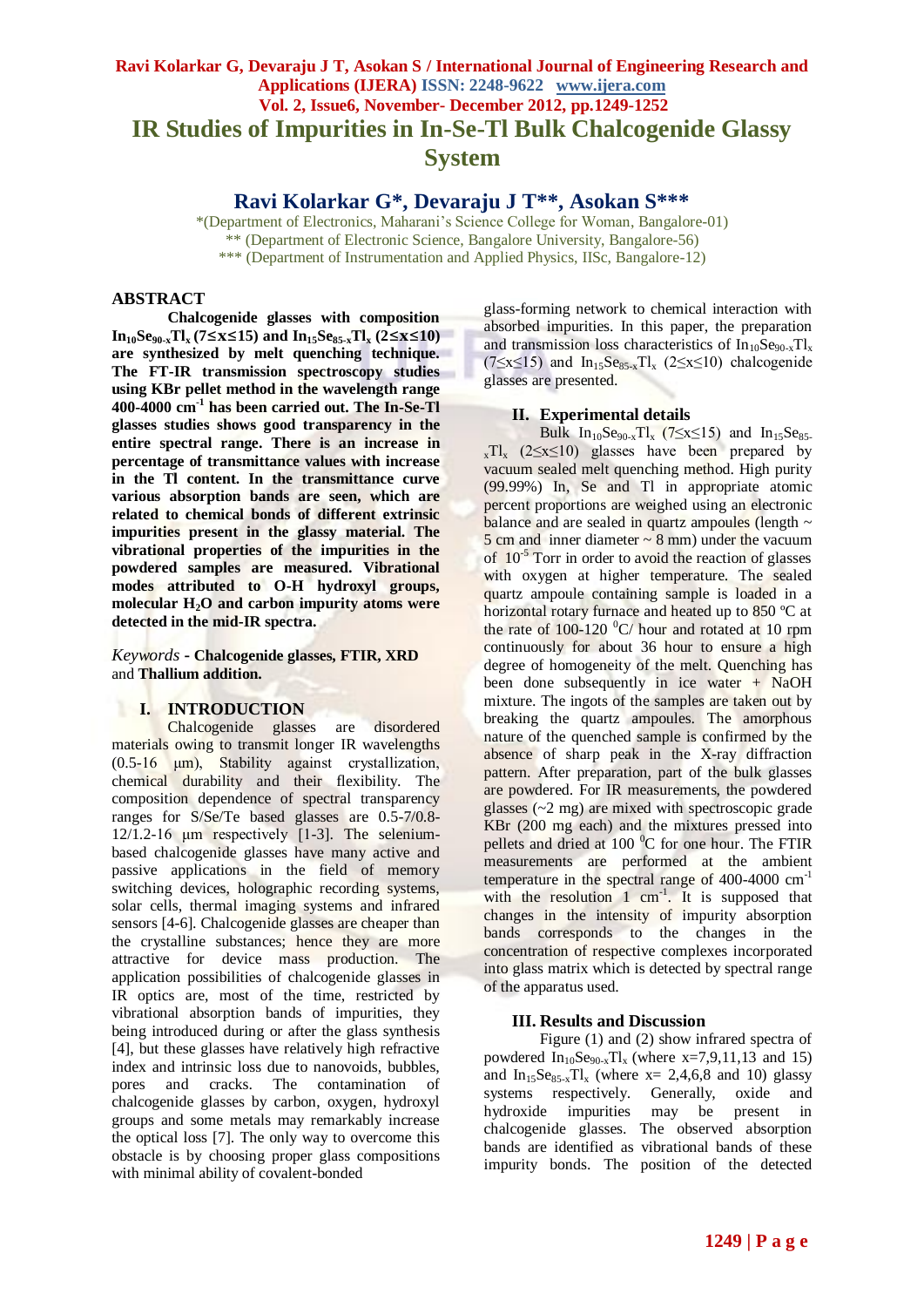#### **Ravi Kolarkar G, Devaraju J T, Asokan S / International Journal of Engineering Research and Applications (IJERA) ISSN: 2248-9622 www.ijera.com Vol. 2, Issue6, November- December 2012, pp.1249-1252**

absorption bands are identified using previous experimental results [8-16].









Both the series of studied glasses showed good transmittance in the entire mid IR spectral range  $(400-4000 \text{ cm}^{-1})$ . For all the five samples of  $In_{10}Se_{90-x}Tl_{x}$  and  $In_{15}Se_{85-x}Tl_{x}$  chalcogenide glasses, the most intensive and broadest band appeared within the range of  $3600-3800$  cm<sup>-1</sup> with a minimum centered around 3750 cm<sup>-1</sup>. This absorption band can be associated with the vibrational modes of O-H hydroxyl groups bonded with external hydrogen or atoms of chalcogenide glassy structural network [9- 11]. The other much intense and sharpest band appeared around  $1645$   $cm^{-1}$ , associated with molecular adsorbed  $H_2O$ . The reason for the appearance of these two absorption bands may be due to moisture absorbed by the sample from the surroundings during the sample synthesis and also during IR measurements.

The intensity of all absorption bands in In<sub>10</sub>Se<sub>90-x</sub>Tl<sub>x</sub> (7≤x≤15) and In<sub>15</sub>Se<sub>85-x</sub>Tl<sub>x</sub> (2≤x≤10) chalcogenide glasses mainly depend on their chemical composition and/or average coordination number  $\langle r \rangle$  [16, 17]. The chemical composition with corresponding  $\langle r \rangle$  values and various positions of impurity bands are summarized in TABLE 1. For both the series, the indium contents are constant and hence, the variation observed in the intensity of these two bands can be explained on the basis of Tl concentration. By increasing the Tl content, the metallic character of chemical bond increases, thus the probability of Tl atoms interacting with these impurities increases.

It is known that atomic compactness decreases with increasing average coordination number  $\langle r \rangle$  for all chalcogenide glasses. The decreasing of the compactness leads to the increasing of free volume resulting in voids in the structural network [18] which may be formed during melt quenching process. The voids are responsible for the compositional dependence of various observed impurity bands.

Fig. 3 shows the variation of percentage of transmittance with respect to the thallium content for both the series. From fig. 3, it is revealed that there is an increase in percentage of transmittance with increase in thallium content. It is known that the IR transmittance in chalcogenide glasses is mainly controlled by two factors, i.e., the reflectance of the surface and the absorption of the bulk materials**.** In the present study, the transmittance in both the series is found to increase almost linearly as the thallium content is increased. This is due to decrease in  $H<sub>2</sub>O$  and OH absorption peak-width and intensity and also metallic factor of thallium. In the compositional transmittance spectrum, reductions in intensity and shift of the adsorbed H<sub>2</sub>O and absorbed OH bands have been observed. It may be due to the fact that the Se tetrahedral bond stretching and  $Se_8$  chain bending modes respectively [19-22].

The oxide impurities are strongly dependent on the chemical composition of chalcogenide glasses. In Mid/Near/Far IR spectra, absorption bands are present related to vibration of oxygen atoms bonded to basic elements and/or to carbon impurities atoms. A band observed in the spectra range 700-800 cm<sup>-1</sup> for  $In_{15}Se_{85-x}Tl_{x}$  $(2 \le x \le 10)$  glasses assigned to phonon absorption of In-O bonds in the powders. The broad and asymmetric band centered between 550-675 cm-1 can be attributed to vibrational mode of Tl-O bonds.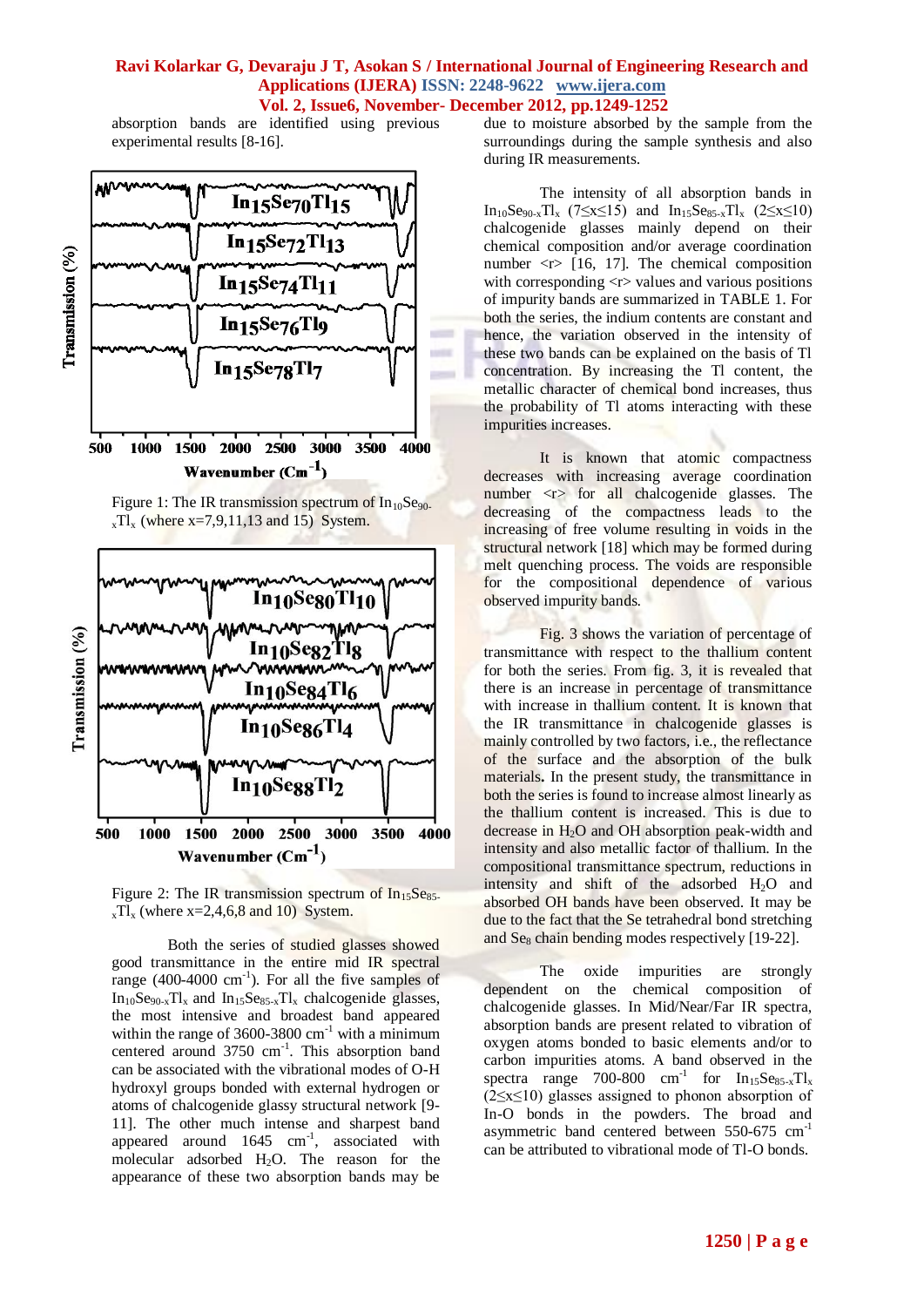# **Ravi Kolarkar G, Devaraju J T, Asokan S / International Journal of Engineering Research and Applications (IJERA) ISSN: 2248-9622 www.ijera.com Vol. 2, Issue6, November- December 2012, pp.1249-1252**

The content of molecular adsorbed water broad and asymmetrical band due to higher degree of metallization of chemical bonds of Tl atoms are interact with impurities.

| <b>Vibrational</b><br>modes | Vibrational band position $(cm-1) In15Se85$ .<br>$_{x}TI_{x}$ (2 \(2 \(2 \) |        |                 |        |           | Vibrational band position $(cm-1)$<br>$In_{10}Se_{90-x}Tl_{x}$ (7 $\leq$ x $\leq$ 15) |                 |                  |           |           |
|-----------------------------|-----------------------------------------------------------------------------|--------|-----------------|--------|-----------|---------------------------------------------------------------------------------------|-----------------|------------------|-----------|-----------|
|                             | Tl <sub>2</sub>                                                             | $Tl_4$ | Tl <sub>6</sub> | $Tl_8$ | $Tl_{10}$ | Tl <sub>7</sub>                                                                       | Tl <sub>9</sub> | TI <sub>11</sub> | $Tl_{13}$ | $Tl_{15}$ |
| $V_{O-H}$                   | 3471                                                                        | 3480   | 3479            | 3489   | 3479      | 3743                                                                                  | 3744            | 3743             | 3743      | 3750      |
| $v_{C-H}$                   | 2917                                                                        | 2930   | 2926            | 2930   | 2925      | 2930                                                                                  | 2930            | 2930             | 2928      | 2927      |
| $V_{C-O-Se}$                | 2027                                                                        | 2037   | $-$             | 2080   | 2098      | 2068                                                                                  | 2093            | 2089             | 2019      | 2093      |
| $V_{O-H}$                   | 1662                                                                        | 1663   | 1663            | 1661   | 1655      | 1698                                                                                  | 1699            | 1697             | 1697      | 1698      |
| $V_{H-O-H}$                 | 1585                                                                        | 1582   | 1584            | 1587   | 1541      | 1522                                                                                  | 1525            | 1530             | 1537      | 1545      |
| $V_{C-O}$ , $V_{C-H}$       | 1063                                                                        | 1054   | 1072            | 1066   | 1069      | 1049                                                                                  | 1061            | 1057             | 1049      | 1055      |

Table 1: Position of impurity bands in the IR spectra of powdered In-Se-Tl glasses.





All other absorption bands detected in the IR spectra are very weak and do not dependent on the glass composition. They can be assigned to vibrations of carbon impurities in different configurations. The absorption bands in the range 2917-2930 cm<sup>-1</sup> and 1045-1072 cm<sup>-1</sup> are assigned to stretching and bending vibration of C-H bonds respectively, in  $CH<sub>2</sub>$  and/or  $CH<sub>3</sub>$  impurity groups [10, 19]. The broad and very weak band centered at  $\sim$  2080 cm-1 has been assigned to C-O-Se impurity groups due to contamination of the raw materials

[10, 12]. Summarizing, it is shown that the influence of O- and C- containing complexes on the IR transmittance spectra is insignificant in comparison with that of water related impurities.

# **IV. CONCLUSION**

Extrinsic impurities in the powdered glassy alloys of  $In_{10}Se_{90-x}Tl_{x}$  (7  $\leq x \leq 15$ ) and  $In_{15}Se_{85-x}Tl_{x}$  (2≤x≤10) are studied by FT-IR spectroscopy in  $4000-400$  cm<sup>-1</sup> region. From the transmittance spectra curve it is revealed that, the water related impurities, which are dominant over the impurities of O- and C- containing bands. It shows that, Se-enriched glasses can be used in 4000-3700 and 3200-1700 cm<sup>-1</sup> IR regions.

#### **ACKNOWLEDGEMENTS**

One of the authors Ravi Kolarkar G acknowledges University Grants Commission, India for availing FIP Fellowship under XI plan period.

#### **REFERENCES**

- [1]. J. Ice, *Handbook of Spectroscopy (1976)*,  $15^{th}$  ed. 101.
- [2]. J. Keirsse, C. Boussard-Pledel, O. Loreal, O. Sire, B. Bureau, P. Leroyer, B. Turlin and J. Lucas, *Vibrational Spectrosc*. (2003) 32.
- [3]. J. Savage*, J. Non-Cryst. Solids 47* (1982) 101.